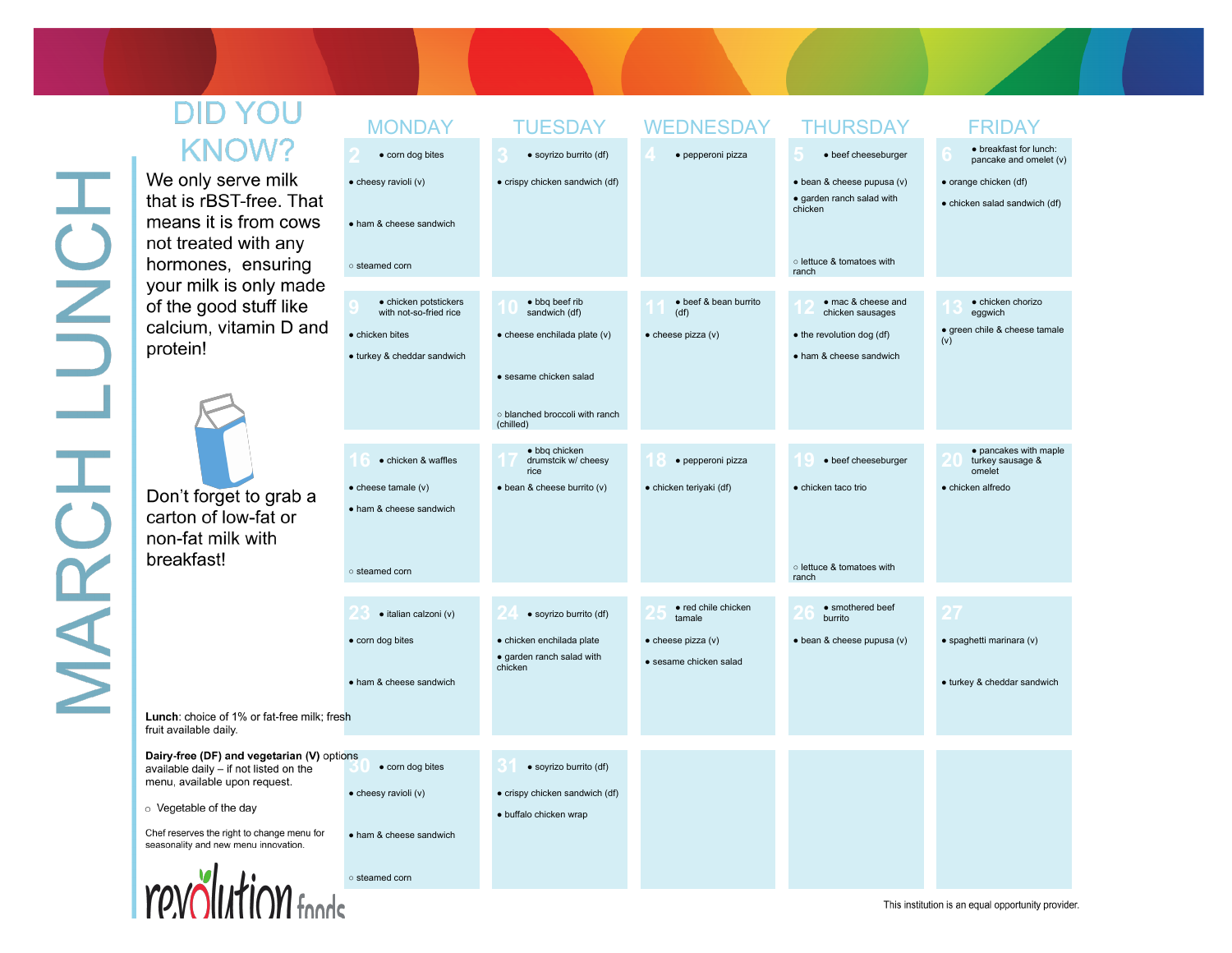**I LAT MINITARI HUULS**